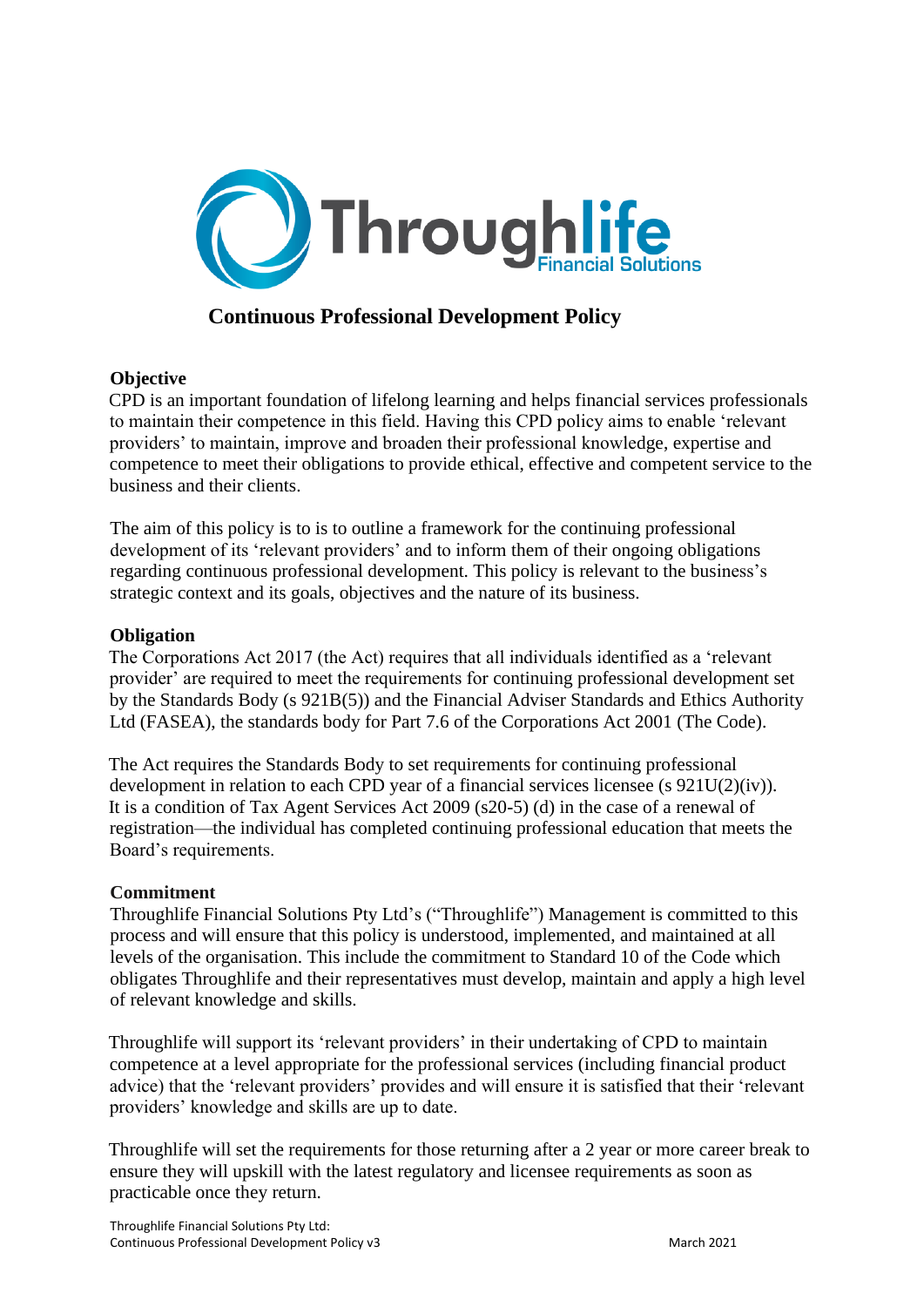In authorising 'relevant providers' who have recently completed their Professional Year, given the extent of training undertaken during the Professional Year, Throughlife will prorata the CPD hours for the period between completion of the Professional Year and the end of the licensees CPD year.

The Act does not require a provisional relevant provider to meet the continuing professional development standard (s  $921D(2)(a)$ ). The provisional relevant providers will be engaged in training and education requirements as part of achieving relevant provider status.

## **Operational Controls**

FASEA CPD Requirements (40 hours per year, 36 hours for part time advisers) FASEA CPD categories

The competencies expected to be demonstrated for ongoing professional practice are:

- Technical competence: acting as a technically proficient professional
- Client care and practice: acting as a client centric practitioner
- Regulatory compliance and consumer protection: acting as a legally compliant practitioner
- Professionalism and Ethics: acting as an ethical professional

These competencies align with the outcomes expected of Throughlife's qualifying practitioners and the work and training standard. These requirements will provide the full range of developing an expert practice in financial advice. These will include as high-level competencies such as demonstrating capabilities in critical thinking, critical self-reflection and ensuring professional behaviours, vital skills are required to be developed. The table below addresses these skills by reference to CPD categories with minimum hours per year for each category. The balance up to 40 hours must consist of qualifying CPD from these categories or other selected by the Adviser or Throughlife.

| <b>CPD</b> Category         |                                                  | Minimum<br><b>CPD</b> | Minimum CPD Hours               |
|-----------------------------|--------------------------------------------------|-----------------------|---------------------------------|
|                             |                                                  | Hours Per year        | Per year (Part time<br>adviser) |
|                             |                                                  |                       |                                 |
|                             | <b>Technical Competence</b>                      | 5                     | 4.5                             |
| $\mathcal{D}_{\mathcal{L}}$ | <b>Client Care and Practice</b>                  | 5                     | 4.5                             |
| 3                           | Regulatory Compliance and Consumer<br>Protection | 5                     | 4.5                             |
| $\overline{4}$              | Professionalism and Ethics                       | 9                     | 8.1                             |

## **Obligation Timetable**

The following reporting timetable has been introduced to enable advisers to comfortable meet their CPD obligation. Throughlife has determined that the CPD obligation will be checked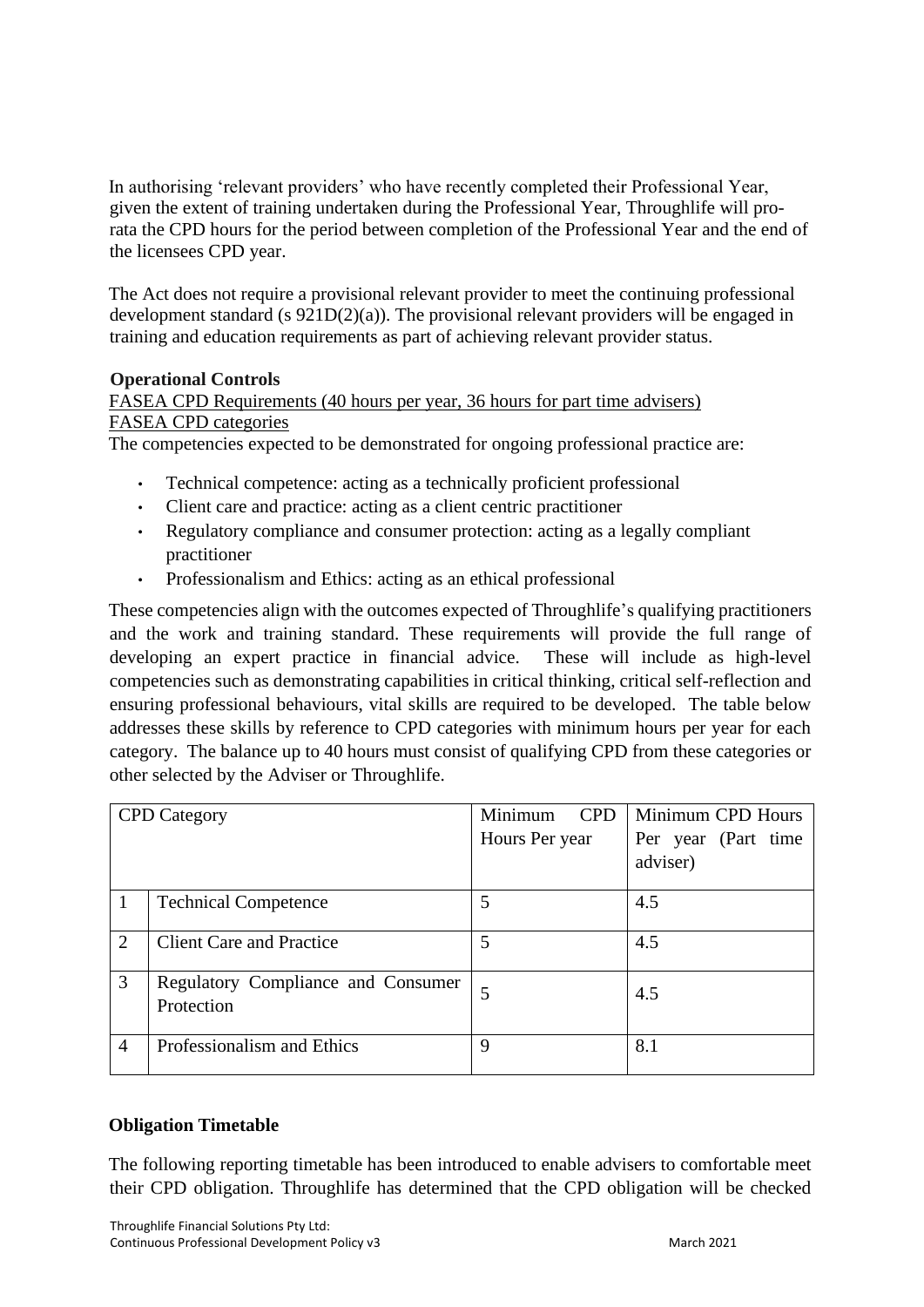twice per year. The first check point will be 30<sup>th</sup> December and the second will occur on the 30<sup>th</sup> June (the ASIC reporting date for advisers who fail to meet their CPD obligation).

|                                                                      | Hours as at 30 <sup>th</sup><br>Dec | Final no of hours at<br>30 <sup>th</sup> June |
|----------------------------------------------------------------------|-------------------------------------|-----------------------------------------------|
| <b>Total CPD hours</b>                                               | 20                                  | 40                                            |
| <b>Total Technical Competence</b>                                    | 2.5                                 | 5                                             |
| <b>Total Client Care and Practice</b>                                | 2.5                                 | 5                                             |
| <b>Total Regulatory Compliance and</b><br><b>Consumer Protection</b> | 2.5                                 | 5                                             |
| <b>Total Professionalism and Ethics</b>                              | 4.5                                 | 9                                             |

Throughlife requires all advisers to meet the following timetable for CPD obligation:

**Please Note:** Throughlife has an obligation to suspend any adviser who has not met their CPD obligations.

Throughlife agrees that the following types of learning are options that may be considered by a 'relevant provider' in terms of the FASEA CPD that the 'relevant provider' undertakes:

- 1. *Formal relevant education (provided by an Education Provider)* may contribute to the FASEA CPD requirement including degree equivalent study to meet legislative requirements (such as bridging courses and approved degree studies) and any formal study towards other qualifications and designations relevant to the practice of the 'Relevant Provider', *to a maximum of 30 CPD hours per year*.
- 2. Non-formal education including:
	- a. Education for the purposes of achieving a relevant professional designation (e.g. CFP, FChFP, etc)
	- b. Education for the purposes of meeting requirements in specific financial advice provisions (e.g. Stockbroking, SMSF, Aged Care, etc.)
	- c. Education for the purposes of accreditation in specific forms of financial products relevant to licensing arrangements (e.g. Credit)
- 3. Other CPD as approved by the Licensee:
	- a. Sessions/Workshops such as conferences, PD days, update sessions, which are relevant to financial advice – approved CPD
	- b. *Professional or Technical Reading to a maximum of 4 hours – approved CPD*

Throughlife believes that education that is measurable, appropriately assessed and leads to further qualification outcomes for participants is preferred as it more likely provides structured and independent results for the participants work and training needs.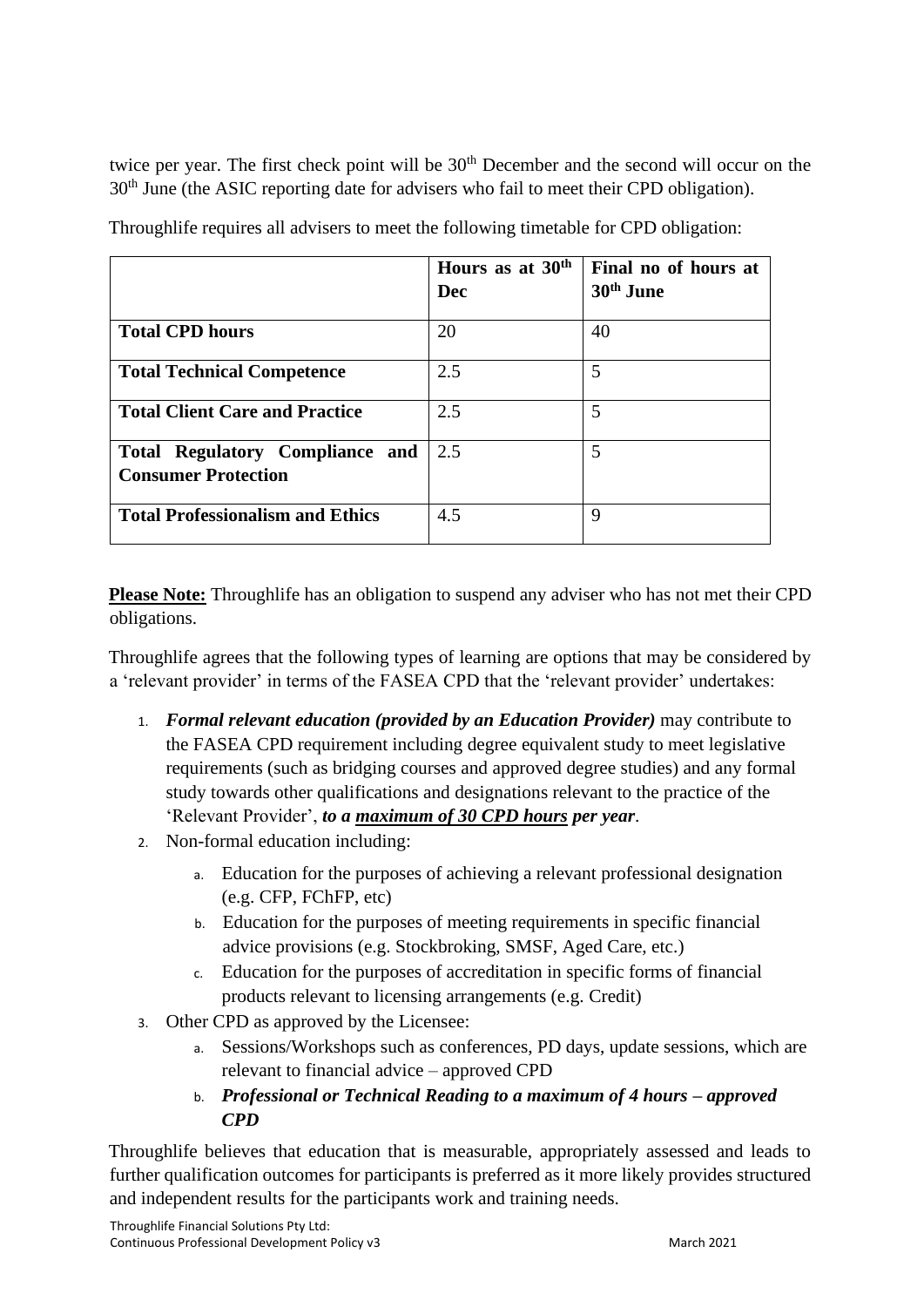## **TASA CPD Requirements (20 hours per year)**

Throughlife agrees that a 'relevant provider' who is registered as a tax (financial) adviser must complete a **minimum of 60 hours of CPD** within a standard three-year registration period, with a minimum of seven hours each year.

Throughlife agrees that a 'relevant provider' who has a special condition attached to their registration (ie illness, disability, financial or other hardship) must complete a **minimum of 45 hours** of CPD within a standard three-year registration period, with a minimum of five hours each year.Throughlife agrees that a 'relevant provider' with a registration period is other than three years, must complete CPE on a pro-rata basis.

Throughlife agrees that the following types of learning are options that may be considered by a 'relevant provider' in terms of the CPD that the 'relevant provider' undertakes and understand that the 'relevant provider' should use professional judgement when selecting the relevant CPD activities to undertake:

CPD activities considered appropriate under this CPD policy include:

- seminars, workshops, webinars, courses and lectures
- structured conferences and discussion groups (including by phone or video conference)
- tertiary courses provided by universities, registered training organisations (RTOs), other registered higher education institutions or other approved course providers
- other education activities, provided by an appropriate organisation
- research, writing and presentation by a registered tax (financial) adviser, tax or BAS agent of technical publications or structured training
- peer review of research and writing submitted for publication or presentation in structured training
- computer/internet-assisted courses, audiotape or videotape packages
- attendance at structured in-house training on tax related subjects by persons or organisations with suitable qualifications and/or practical experience in the subject area covered
- attendance at appropriate Australian Taxation Office (ATO) seminars and presentations
- relevant CPD activities provided to members and non-members by a recognised [professional association](https://www.tpb.gov.au/recognised-professional-associations)
- a unit of study or other CPE activity on the *[Tax Agent Services Act](https://www.legislation.gov.au/Series/C2009A00013)  2009* [\(TASA\)i](https://www.legislation.gov.au/Series/C2009A00013)ncluding the [Code of Professional Conduct](https://www.tpb.gov.au/comply-code-professional-conduct-tax-agents) (Code).
- Cyber security awareness training assisting tax practitioners to protect themselves from a cyber-attack and will count towards your CPE.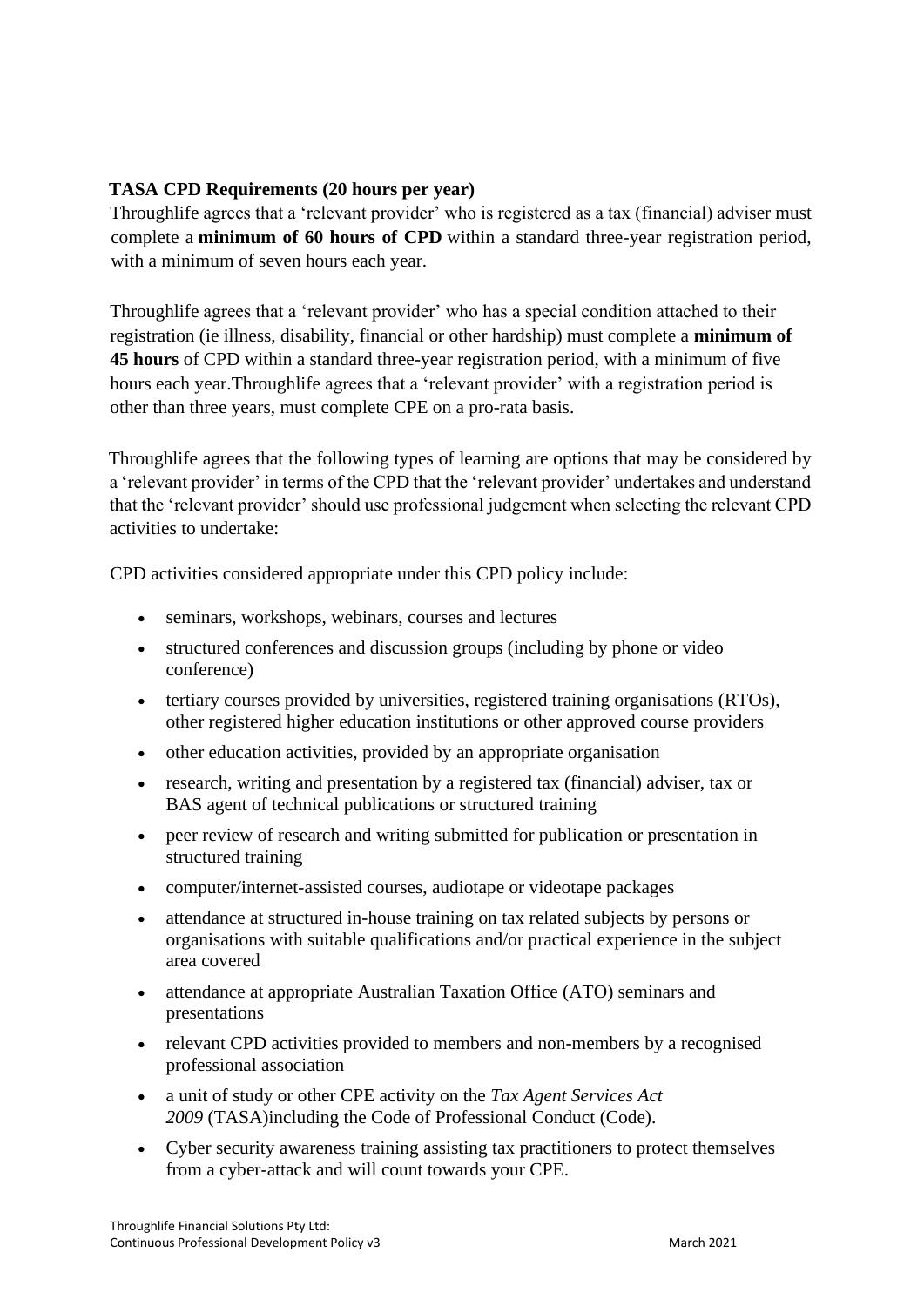No more than 25 per cent of CPE should be undertaken through relevant technical or professional reading.

Throughlife Approach to CPD plans created for Relevant Providers.

Each 'relevant provider' within Throughlife will be issued with a CPD plan that will set out the requirements for their CPD in the coming year. It will be incumbent on each 'relevant provider' to complete their intentions for their CPD and ensure that their plan has been signed off by a director of Throughlife. It is the responsibility of each 'relevant provider' to accurately log the types, category and duration of CPD activities undertaken. The logs must be in a format that can be readily transferred to a master log for Throughlife to provide for auditing.

## **Appropriate CPD Activities**

Throughlife will monitor and vet all CPD activities and providers to ensure that they are provided by persons and/or entities that are appropriate (with accredited standing, expertise and academic qualifications and practical expertise as appropriate). Any activities found to be non-compliant will be removed from the 'relevant providers' CPD logs

This CPD policy also contains:

- Approach for those affected by extenuating circumstances such as medical, disability or parental leave;
	- o Extenuating circumstances will be determined on a case by case basis
- Approach for existing 'relevant providers' moving licensees
	- o Copies of CPD reports will be provided, were possible, in a timely manner
- Approach for 'relevant providers' who have recently completed their Professional Year
	- o Not applicable at this time
- Approach for 'relevant providers' working part-time is as stated above
- Approach to evidencing outcomes of CPD is as stated above.
- Approach to record keeping is as stated above.and
- Approach to auditing compliance with the policy is as stated above.

## **Responsibility**

The Responsible Person is responsible for ensuring that the CPD Policy processes and procedures of Throughlife are adequate and meet the requirements The Act.

#### Review

This policy will be reviewed annually.